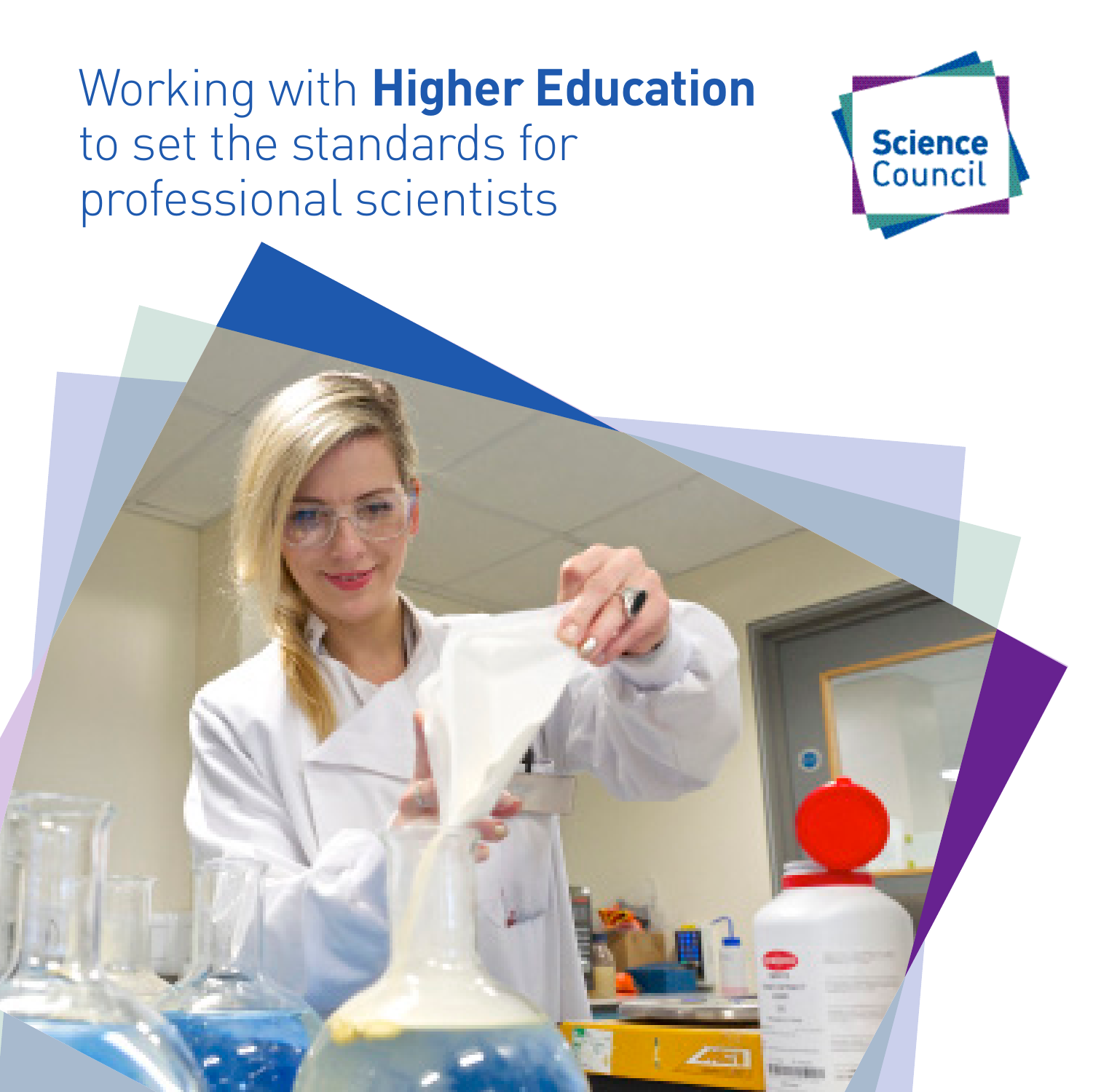# **Professional technical staff**

Technicians are vital to the success of the UK's universities and research institutes.

They underpin the key activities of their organisations, providing the technical expertise essential to research, teaching and knowledge transfer. Alongside this, many technicians are researchers and teachers in their own right. Despite the importance of technicians, traditionally their role has not been well recognised and their career and professional development can often be overlooked.



## The science students of today are the professional scientists of tomorrow.

The Science Council has been working to increase the recognition for technicians and to improve their professional development opportunities at all career stages. Registered Science Technician (RSciTech), Registered Scientist (RSci) and Chartered Scientist (CSci) recognise people in technical science roles with different degrees of responsibility, knowledge and skill.

Science Council Working with Higher Education

To strengthen the science profession and build public trust and confidence in the application and practice of science, we must engage with students at universities and other higher education institutions.

> **SEA Newcastle** Newcastle University is very proud of the quality of their research and teaching. According

From many years teaching and my own experience building a successful business from science research, I know that students across the UK have enormous potential to use their passion for science for a better future for all.

I believe that the work the Science Council is doing to engage the higher education sector is hugely important. And I over the next few years more institutions will partner in our work.

## **1** It is unimaginable that we could deliver what we do without a **really well qualified and motivated technical staff.**

Professor Sir Tom Blundell, President of the Science Council



## Technicians are the unsung heroes of research and teaching in HE.

When I was studying science at university, I learned first-hand how valuable a good technician can be for an enthusiastic student. We want to encourage all students, and staff, to recognise their value.

There are several strands to our vision: an able and professional technical staff supporting the practical education of science students; approved work placement schemes that set students on a path to professional recognition; and a commitment across the sectors and disciplines of science to ethical conduct by scientists.

If you share this vision, then I and my team are looking forward to working with you!

Belinda Phipps Chief Executive of the Science Council

to their Vice-Chancellor, Professor Chris Brink, for this to succeed, "There must be a strong cohort of technicians." Mel Leitch, Technical Manager for the Institute of Neuroscience, immediately recognised the potential for professional registration to inspire not only his team, but all technical staff in the university. "Newcastle University as an employer is very committed to encouraging career development, and since our technicians make such a crucial contribution to the core research and teaching of the University, we felt the Science Council's programme was tailor-made for us to

Professor Sir David Greenaway; Vice-Chancellor University of Nottingham, Chair of the Russell Group



## CASE STUDY: **NEWCASTLE UNIVERSITY**



meet this commitment."

Working with the Science Council, Mel has organised workshops, registration days, and encouraged those in his team that are already registered to act as mentors for anyone going through the application process.

"Recognition is something that we've been struggling with as a group of workers within Higher Education and professional registration has been a vehicle for giving us this recognition," says Mel. "Those technicians that have become professionally registered have become super motivated. They come to me with solutions, not problems; they come with initiatives that they want to drive forward. Having that empowerment is really impressive." Watch the video at **sciencecouncil.org/newcastle**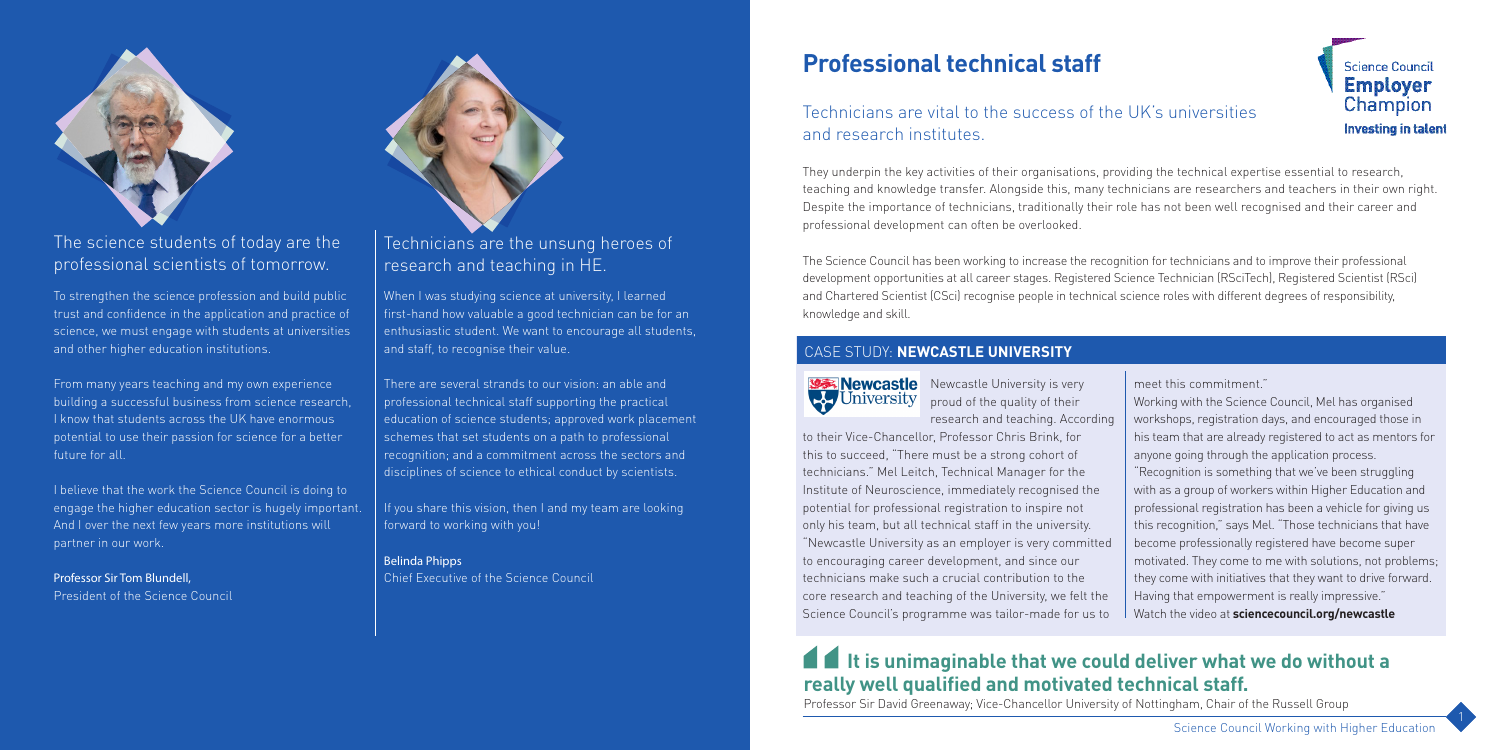A year in industry can be hugely valuable for students, not simply as a separate event, but as an integral part of their academic

experience and their professional development.

In 2015 the University of Nottingham introduced the Science Council to their Food Sciences placement students to learn how their experiences might align with the competences for the Registered Scientist award. Students were very keen to gain recognition as professional scientists in time for graduation and subsequent employment.

The students all said the process of aligning their placement year experiences to national standards made them reflect on what they had achieved and areas for future development. Dr Judith Wayte, who leads the university's placements programme is pleased with the opportunities this has provided: "Through discussions with employers, we now have a way of sharing good practice with new placement providers."

In December of that year the first group of students were assessed for the Registered Scientist award and a celebratory event was held for all those who were successful. The university is now expanding the scheme across their Year in Industry programmes.

### CASE STUDY: **THE UNIVERSITY OF NOTTINGHAM**

The University of Nottingham UNITED KINGDOM - CHINA - MALAYSIA

The Science Council works with universities to help employers and students get the most out of industry placements, through the professional standards of Registered Scientist (RSci).

RSci standards cover the breadth of scientific disciplines – from food science to sports science to bioscience and beyond. This means that the student, having completed their year in industry and Science Council assessment, achieves nationally recognised registered status for the practical skills they have gained on placement.

**Encouraging Pfizer placement students to apply for RSci helps them recognise everything they have achieved in their year in industry. Recognising their vocational experience gives them the edge over new graduates and Pfizer is proud to support that.** 

## **11** The Science Council really helped us to get the message across **to politicians and their advisors on the importance of science and scientific skills to the UK's economy.**

For students, recognising their vocational experience through the RSci standards gives them the edge over new graduates and enhances their employability.

For employers, aligning the RSci standards to placements has provided structure to their programmes and an added competitive edge enabling them to attract the best students.

# **Influencing the policy environment**

The Science Council brings together a wide range of disciplines and sectors, through our member organisations and employer champions, for collaboration and campaigning.

The Science Council provides a voice on policy issues affecting the science community, fostering debate and the exchange of ideas. Becoming an Employer Champion provides exclusive access to these forums and other opportunities to influence the conversation.

Most recently, the Science Council has been represented on The Wakeham Review of STEM degree provision and graduate employability. As a result, we are leading on the development of a broader system of accreditation to ensure that graduates have the core skill set required of a STEM graduate.

The Science Council also regularly contributes to a wide range of policy consultations from Government, Parliament and stakeholders across the science community and beyond, including access to postgraduate study, apprenticeships and funding for science research.

# **Improving student employability**

Kate Barclay; Director, Pfizer Ltd

Polly L Arnold, Crum Brown Chair - Chemistry, Edinburgh University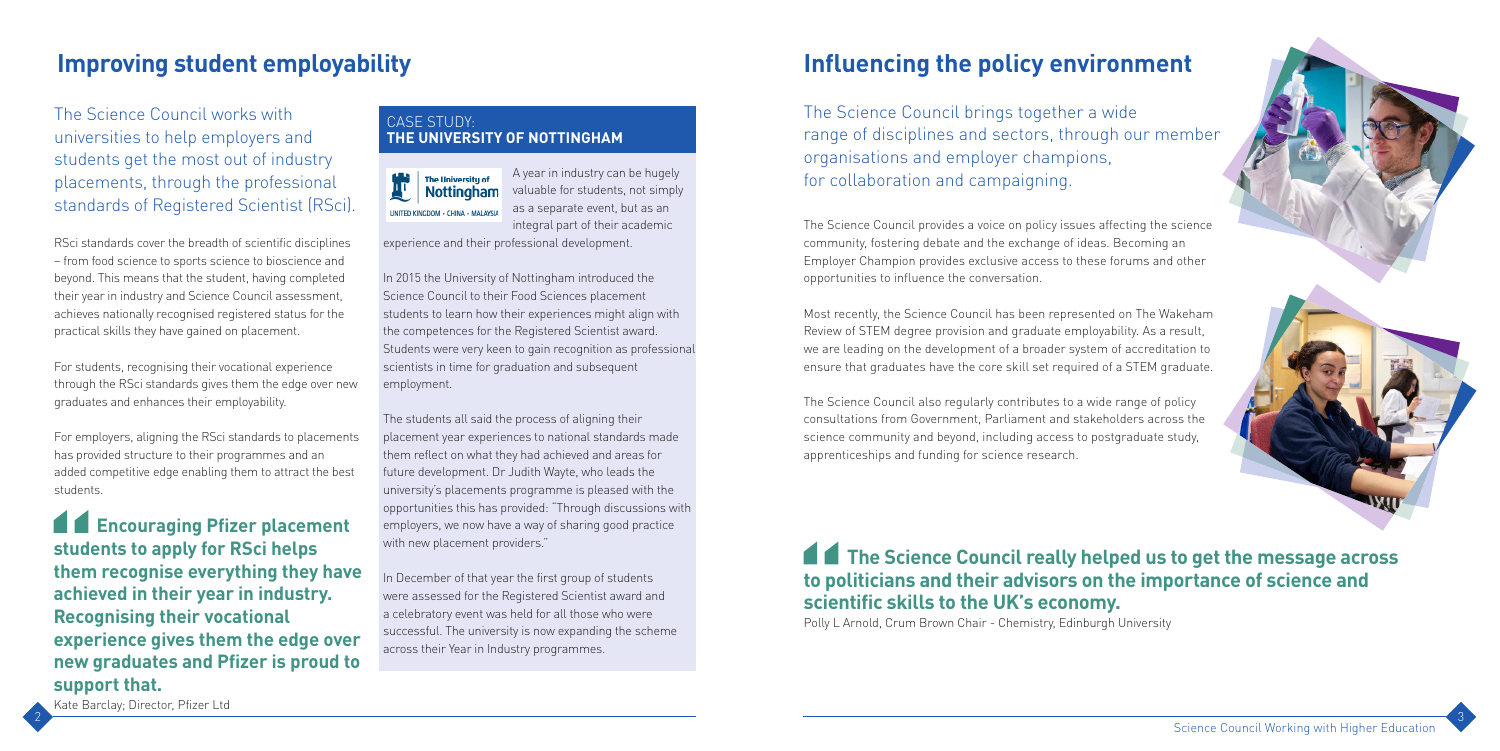# **Supporting your organisation**

The Science Council recognises organisations that encourage professional registration of their staff and invest in their development through our Employer Champion programme.

All our Employer Champions have set out their commitment to quality and ethical standards for their employees, students and their organisation as a whole. In return we provide dedicated support from our staff team, along with tools and resources that promote professional practice within their organisation.

> Members of the University of Exeter's Technical Services team attended the University Bioscience

Manager's Association conference in Nottingham in April 2015, where they heard about the Science Council Employer Champion programme. "After the conference we went onto the website to find out more and got in touch with the Employer Engagement team," said Jonathan Cresswell, Deputy Head of Technical Services.

# **Career framework through professional competences**

Our professional registers respond to society's need to attract, train, retain and retrain for a thriving science workforce, as well as encouraging improvement through continuing professional development.

## **1** From doing my professional registration I hope to get a sense of **recognition for what I do and what I love doing."**

For your staff, this can be an excellent tool for motivating and developing people in their roles. For students, it can set them on a defined career path and help set them apart as potential employees.

## CASE STUDY: **UNIVERSITY OF EXETER**



The University had recently transformed how it delivered technical support across the organisation, and registration seemed an ideal way to embed professional development within the new structure.

"We're in the embryonic stages of being an Employer Champion," says Jonathan. "But we're looking forward to engaging our technical staff, establishing links with professional bodies, and promoting professional registration across Technical Services and the wider University"

 **Being an employer champion has boosted the confidence and momentum of the Research and Support staff, realising their value to science and the JIC. The initial successful registrants have had a positive 'ripple effect', mentoring colleagues to follow in their footsteps and generating wider enthusiasm and motivation across the institute.**

Vanda Morgan, Training and Development Manager, John Innes Centre



Emma Bennison; Technician at Newcastle University



| <b>RSciTech</b>                                | <b>RSci</b>                  |
|------------------------------------------------|------------------------------|
| <b>Registered</b>                              | <b>Registered</b>            |
| <b>Science Technician</b>                      | <b>Scientist</b>             |
| <b>Registered Science</b><br><b>Technician</b> | <b>Registered Scientist</b>  |
| <b>Registered Science</b>                      | <b>Registered Scientists</b> |
| Technicians work in                            | apply their skills           |
| technical roles, delivering                    | and knowledge in a           |
| essential scientific                           | managerial or relatively     |
| services and support                           | senior role, where they      |
| within laboratories,                           | have responsibility for      |
| schools and universities,                      | others but                   |
| hospitals and in many                          | are not yet working at a     |
| other workplaces.                              | chartered level.             |

### **Chartered Scientist**

Chartered Scientists lead teams and departments, using specialist knowledge and broader scientific understanding to develop and improve the

application of science and technology.

**CSciTeach** Chartered **Science Teacher** 

### **Chartered Science Teacher**

Chartered Science Teachers combine scientific knowledge with pedagogic skill, delivering high standards of teaching and learning.